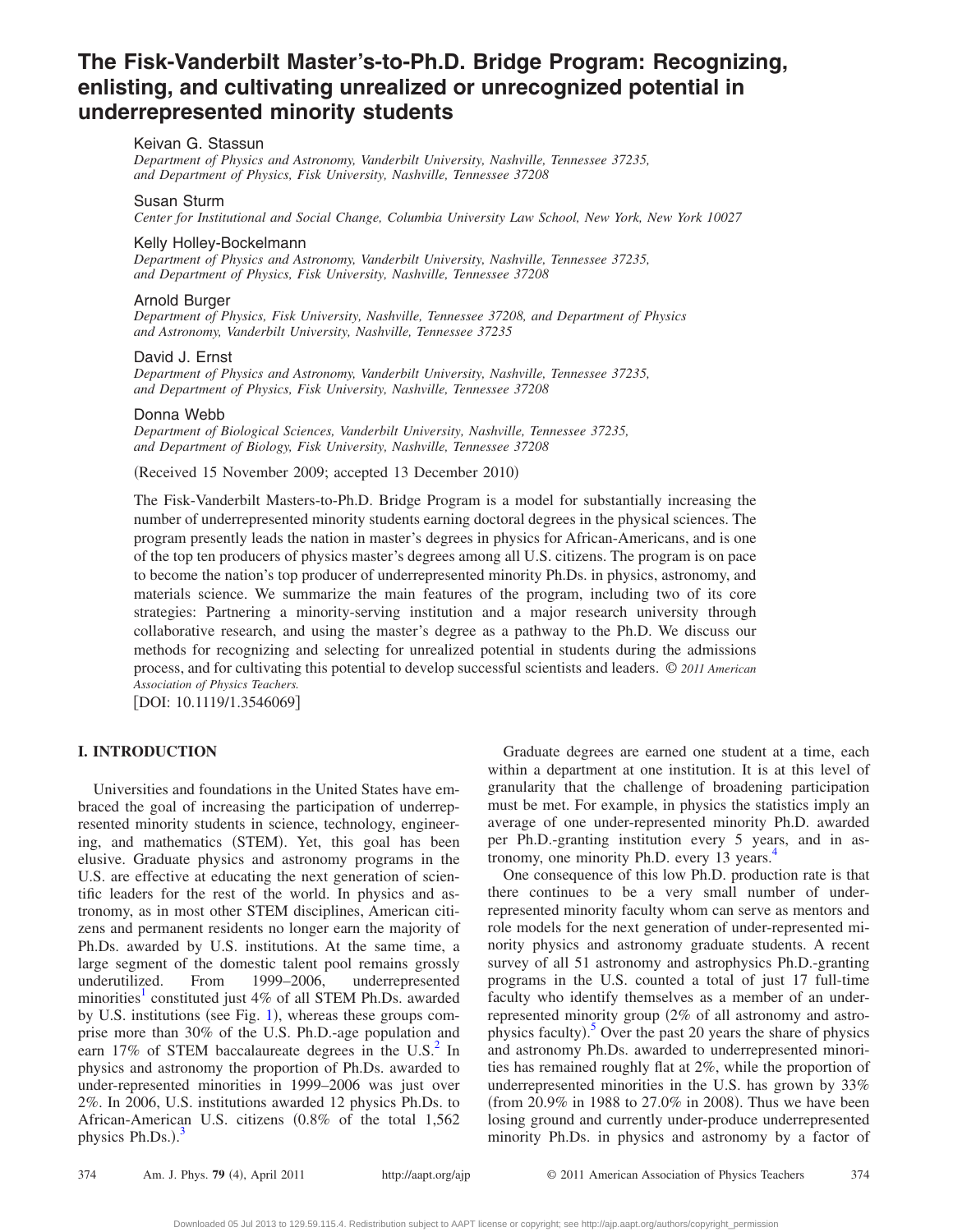<span id="page-1-0"></span>

Fig. 1. Percentage of Ph.D. degrees awarded to under-represented minority students, 1999–2006, compared to Ph.Ds. awarded to all students in the U.S. (domestic plus foreign). Source: Survey of Earned Doctorates (Ref. [21](#page-5-15)).

about 15. Given that the physics faculty turns over roughly 3% of its ranks each year, changing the demographics of the workforce is a project on a generational time span. Although faculty demographics can change dramatically over 30–35 years, we need to increase the number of under-represented minority faculty by a factor of 15 to achieve parity by 2040, starting today and continuing indefinitely. This calculation unrealistically assumes that there is no attrition of underrepresented minority Ph.Ds. from the field; that is, even an enormous increase in Ph.D. production is not enough without retention.

Minority-serving institutions $6$  are important for producing domestic minority science students. Roughly one-third of all STEM baccalaureate degrees earned by African-Americans are earned at historically Black colleges and universities, and the top 15 producers of African-American baccalaureates in physics are all historically Black colleges and universities. Just 20 historically Black colleges and universities were responsible for producing 55% of all African-American physics baccalaureates in the U.S. for 1998 to  $2007^{3/7}$  $2007^{3/7}$  $2007^{3/7}$  Over the past 20 years these institutions have also become increasing producers of Master's degree students. For example, between 1987 and 2006, the number of underrepresented minorities earning Master's degrees in the physical sciences from minority-serving institutions increased by  $533\%$ .<sup>8</sup> Recent research on the educational pathways of underrepresented minority students in STEM disciplines indicates that these students are about 50% more likely than their non-minority counterparts to seek a master's degree en route to the doctorate<sup>9</sup> (see Fig. [2](#page-1-1)). Thus the master's degree is a critically important stepping stone for many underrepresented minority students in physics, and a critical educational juncture at which students without suitable mentoring and guidance may be lost from the Ph.D. pipeline. Institutional partnerships with minority-serving institutions are thus a promising avenue for broadening participation in the physical sciences, particularly if the partnership taps into the master's degree.

These facts motivated faculty at Vanderbilt University and Fisk University to develop the *Fisk-Vanderbilt Masters-to-Ph.D. Bridge Program*, [11](#page-5-10) aimed at preparing underrepresented minorities for success as they traverse the critical Masters-to-Ph.D. transition. The program has been devel-

Doctoral Pathways: URM and White/Asian

<span id="page-1-1"></span>

Fig. 2. Comparisons between underrepresented minority and White/Asian students, based on different permutations of the educational pathway to the Ph.D. An equals sign indicates degrees earned from the same institution. The fourth and sixth columns show the percentage of students who take a traditional path to the Ph.D., in which the student earns a bachelor's degree from institution A, and either receives both a masters degree and a Ph.D. from institution B or else forgoes the masters degree entirely. The fifth column shows the percentage of students earning the bachelors degree at institution A, a "terminal" masters degree at institution B, and Ph.D. from institution C. Minority students are much more likely to take this path than nonminorities. Based on analysis of 80,739 Ph.Ds. earned in science and engi-neering fields, 1[9](#page-5-8)98 to 2002. Results adapted from Lange (Ref. 9).

oped in partnership between Vanderbilt, a Ph.D.-granting R-1 university, and Fisk, a research active historically Black university, which are both located in Nashville, Tennessee. The Bridge Program is intended for students who have completed baccalaureate degrees in physics, chemistry, biology, or engineering, and who are motivated to pursue a Ph.D. but who require additional coursework, education, and/or research experience. By completing a Master's degree at Fisk under the guidance of faculty mentors, students develop the strong academic foundation, research skills, and one-on-one mentoring relationships that will foster a successful transition to the Ph.D. at Vanderbilt. The program is flexible and individualized to the goals and needs of each student. Courses are selected to address gaps in undergraduate preparation, and research experiences are tailored that allow students to develop and demonstrate their scientific talent and potential.

Since 2004, the Bridge Program has attracted 42 students, with 88% under-represented minorities, and 55% females. As of 2010, the retention rate is  $90\%$  (the average retention rate for underrepresented minorities in mathematics and physical sciences Ph.D. programs is 45%, and is 52% for non-underrepresented minority students).<sup>[12](#page-5-11)</sup> The first Bridge Program Ph.D. was awarded in 2009, just 5 years after the program's inception. $13$  The Bridge program is on track to award Ph.Ds. to underrepresented minorities far above the U.S. average—by a factor of 10 in astronomy, 9 in materials science,  $\overline{5}$  in physics, and 2 in biology.<sup>14</sup> In 2011, Vanderbilt will become the top research university to award Ph.Ds. to under-represented minorities in astronomy, physics, and materials science, and the program will increase by roughly 50% the annual U.S. production of under-represented minority Ph.Ds. in astronomy. As of 2006, no U.S. institution awards more Master's degrees in physics to African-American U.S. citizens than Fisk, which is also one of the top 10 U.S. institutions awarding physics Master's degrees to U.S. citizens of any ethnic background.<sup>15</sup> Extramural grants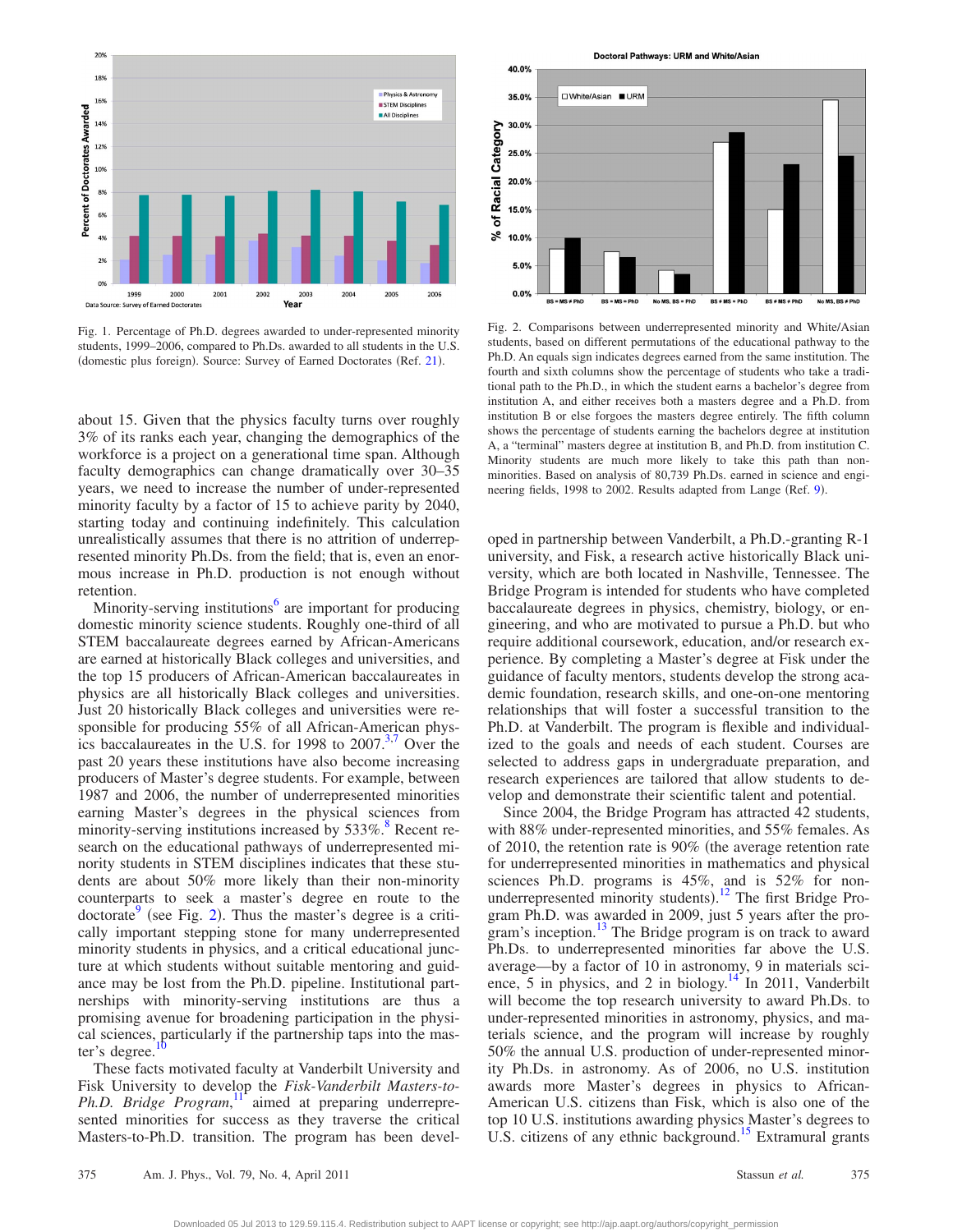supporting Bridge graduate students, faculty, and related undergraduate research now exceed \$25 million. NSF CA-REER awards have been awarded to five Vanderbilt junior faculty leaders and mentors associated with the program, including the largest CAREER grant ever awarded in astronomy[.16](#page-5-16) The Bridge students are highly successful as well, and several have been awarded the nation's top graduate National Science Foundation (NSF) and National Aeronautics and Space Administration (NASA) fellowships.

The aim of this paper is to describe how the concept of unrecognized potential has shaped the Bridge Program in two critically important ways: How we identify and select students for the program, and how we support and mentor students to maximize their success.

## **II. THE FISK-VANDERBILT MASTERS-TO-PH.D. PROGRAM**

### **A. Overview**

The program's basic structure has been described in Ref. [17.](#page-5-17) In brief, students are first admitted into the 2-year terminal Master's degree program at Fisk University, during which time they receive mentoring, tailored graduate coursework, research training, and professional development to enable a successful transition to the Ph.D. program at Vanderbilt. One goal of the program is that students emerge from the Master's degree with solid preparation for entry into any world-class Ph.D. program. So far six of the 42 Bridge students have chosen to accept offers from other highly ranked Ph.D. programs. No matter where students choose to pursue a Ph.D., they have the ongoing support of a network of mentors who are dedicated to the students' success. The funding model is to provide a full fellowship (tuition, stipend, and insurance) for 3 years while the student completes the Master's degree at Fisk, and during the first year in the Vanderbilt Ph.D. program. Thereafter, the program at Vanderbilt provides full support through a combination of teaching and research assistantships, and fellowships until completion of the Ph.D.

Admission begins with application to the Fisk Master's degree program in physics, chemistry, or biology, which includes undergraduate transcripts, letters of recommendation, a personal statement, and general Graduate Record Examination (GRE) scores. Once admission to the Fisk Master's program has been decided by the Fisk faculty following their standard admissions procedures, the applicant can indicate that they wish to be considered for the Bridge program. The applicant then submits an additional information form to the Fisk admissions package. Bridge applicants are interviewed by a subset of the Bridge program steering committee (the full steering committee consists of three faculty members each from Fisk and Vanderbilt). The entire steering committee reviews the application materials, and discusses the impressions gained from the interviews and any prior informal interactions. Upon the recommendation of the steering committee, the successful applicant is formally designated as a Bridge student.

A formal multi-tiered mentoring structure provides each Bridge student with "scaffolds of support" that help to ensure retention and a successful transition across the bridge. This structure includes the following:

• Two co-directors, one appointed by each of the provosts of the two universities, formally direct the Bridge program.

The directors are accountable to their respective provosts, and together are primarily responsible for obtaining internal and external funding and for articulating the goals of the program.

- A Steering Committee, with at least one faculty leader from each university in each of the disciplinary tracks. These faculty provide oversight, guidance, and continuous tracking of student progress.
- Assignment of two faculty mentors, one from Fisk and one from Vanderbilt, for each student.
- A monthly professional development seminar $18,19$  $18,19$  aimed at demystifying the process of reaching the Ph.D. The students, almost without exception, are the first-generation in their families to pursue higher education).
- A pair of peer mentors—one from Fisk and one from Vanderbilt—to help guide the students at both universities.
- A "mentoring management console" for careful tracking of individual student progress, enabling Bridge faculty to identify potential problem cases early and to intervene quickly with additional support/resources to prevent students from slipping through the cracks.
- Dedicated administrative coordinators at both universities, providing an additional layer of mentoring support and a one-stop go-to person on each campus to help students solve bureaucratic/logistical problems that may arise.
- A Bridge student government with regular meetings with the Steering Committee to bring up issues and new ideas.
- A social club to facilitate camaraderie among all levels of the group.

#### **B. Facilitating a Successful Transition to Ph.D.**

Admission to the Bridge program does not constitute admission to the Vanderbilt Ph.D. program, nor does it carry with it a promise of admission to Vanderbilt in the future. Program leadership did not want to create the appearance of a "back door" into the Ph.D. program, and we were also concerned that a guarantee of admission at the outset might encourage passivity both in the students admitted and in the faculty mentors responsible for preparing them.

The bridge from Fisk to Vanderbilt has been formalized so as to establish clear guidelines by which a student successfully "crosses the bridge" and to ensure clear lines of responsibility, accountability, and support. Each of the disciplinary tracks within the program (astronomy, biology, physics, and materials science) has explicit requirements for students to successfully make the transition from the Fisk master's program to the Vanderbilt Ph.D. program. These guidelines were approved by the respective deans at both universities:

- Graduate courses at both Fisk and Vanderbilt. Rationale: Demonstrating competency in core courses is essential to show promise for Ph.D. study. Requirement of at least B grades in all graduate courses, with at least one course a core Ph.D. course taken at Vanderbilt. Typically, Bridge students take several core Ph.D. courses at Vanderbilt. Together with a judicious selection of courses taken in fulfillment of the Master's degree at Fisk, many Bridge students complete most of the course requirements for the Ph.D. by the time they apply to the Vanderbilt doctoral program.
- An individual interview of each student by the Vanderbilt Director of Graduate Studies to supplement the student's Ph.D. application package. We find this interview gives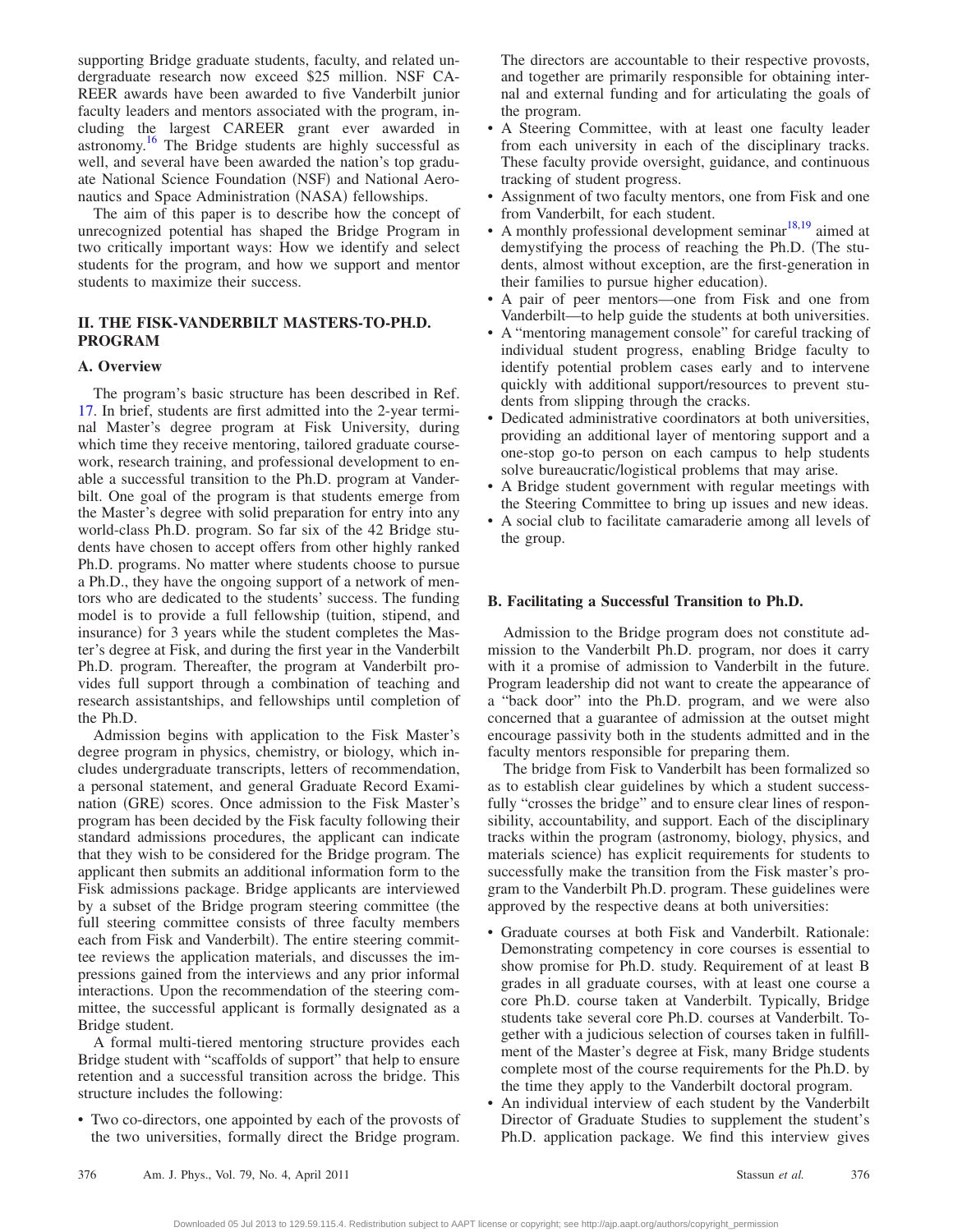successful students a chance to impress the admissions director with their research achievements and career goals.

• Letters of support from the Bridge co-directors and from the Vanderbilt research mentors, to give a complete inhouse picture of the transitioning student.

The single most important requirement is student-faculty research, and thus the program works to carefully match students with an appropriate pair of research co-mentors. Faculty research mentors provide key guidance on course selection and research topics, and also become the student's most important advocates in the Ph.D. admissions process. Students who are well known to the faculty of the admitting Ph.D. department are more likely to have their potential for success evaluated on the basis of direct and sustained faculty interaction, and not only on how the student appears "on paper." The resulting publication-quality Master's thesis develops these faculty relationships, and also demonstrates a readiness for Ph.D.-level work that is far more predictive of success than metrics such as the GRE.

Fostering individual research-based mentoring relationships between Bridge students and the graduate faculty is at the very heart of the Bridge program, and is the guiding principle for all other programmatic design considerations. Orchestrating these mentoring relationships requires strategic, ongoing effort at multiple levels. At the institutional, departmental, and individual faculty levels, we work continually to build, fund, and sustain research-based partnerships between Fisk and Vanderbilt faculty. At the student level, the Program monitors the research progress of students through a joint research advisory committee of both Fisk and Vanderbilt mentors. In addition, each student meets with the entire Bridge Program steering committee at least twice a year to review progress and receive guidance beyond the day-to-day interactions with primary joint faculty advisers. These meetings help to keep key personnel abreast of student progress, and helps Ph.D. program directors to plan for the needs of each year's incoming Ph.D. class.

#### **III. THEORY OF THE PROGRAM**

Members of the Fisk-Vanderbilt Bridge program participated in a collaborative research project with the Center for Institutional and Social Change at Columbia University, which helped us to identify, name, and expand on two concepts that are at the core of the Fisk-Vanderbilt Masters-to-Ph.D. Bridge Program. The first concept is that we must identify and enlist "unrealized or unrecognized potential" in students, which guides our recruitment and admissions policies. The second concept is that we can "cultivate potential" in students by supporting and emphasizing individual progress at critical junctures in the pathway to the Ph.D.

### **A. Identifying unrealized or unrecognized potential in students**

Passively waiting for that rare candidate who stands out on paper by all of the usual metrics will not net a high yield of promising new students. As discussed by Dr. Richard Tapia in his 1999 address<sup>20</sup> to an NSF-sponsored summit on "Promoting National Minority Leadership in Science and Engineering," the usual approach, particularly in admissions, will not achieve the goal of broadening participation. He suggested that instead of merely competing with other highly ranked schools for the best students, truly broadening participation requires that we identify and support the "diamondsin-the-rough that don't look like traditional candidates." $20$ This pool consists of individuals who are talented and capable and can succeed given proper guidance, but who either have not been properly developed or properly evaluated. It is this pool that our traditional graduate programs have been missing. As Dr. Tapia pointed out, "They take special effort. They require mentoring, guiding, and sometimes remediation. They may make a slower start."

We have abandoned the usual mindset of filtering applicants on the basis of proven ability to one that identifies applicants with unrealized or unrecognized potential that can be nurtured. Recognizing this unrealized potential is not easy, because it takes a number of forms. For example, a student's undergraduate transcript might show a low grade point average (GPA) that, on closer inspection, reveals a slow start but a clear upward trajectory. Another might have an excellent GPA but is missing upper-level courses in the major because there were none available at the undergraduate institution. Still another might only have made a strong positive impression in person on a faculty recruiter during a poster presentation at a conference.

We have formed strong, positive relationships with colleagues at numerous minority-serving institutions who advise students to apply to our program. As we get to know these undergraduate programs better, we are able to make more informed evaluations about the strengths and weaknesses of incoming students. In a report studying strategies for building effective partnerships with minority-serving institutions, Stassun<sup>10</sup> found that undergraduate mentors at these institutions take a very active role in advising their students, and will actively steer their students away from graduate programs that they do not trust will nurture their students' success.

The Bridge program's focus on identifying and nurturing unrealized potential forces us to develop concrete knowledge, gained through experience and reflection, about the qualities that are needed to succeed as a research scientist, criteria for identifying those qualities, an awareness of the limitations of conventional merit criteria in selecting for these qualities, and an intuitive process for identifying and attracting candidates with these capabilities.

To select candidates with unrealized potential requires answering the question "Potential for what?" The Bridge admissions process explicitly searches for the qualities that will produce excellent researchers who will obtain Ph.Ds. and join university faculties, and/or will become high quality teachers who can teach diverse students, and/or will become leaders within the higher-education and scientific communities. Through reflective inquiry and extensive conversations with colleagues, we have identified the following markers for success in the Ph.D. program: Passion, strong motivation to succeed, intense drive, hard worker, willingness to take risks, ability to overcome hardship, leadership capabilities, collaboration skills, and the ability to succeed in the classes that serve as gatekeepers to the Ph.D. Many of these "soft" qualities take time to gauge.

One approach to identifying and recruiting promising students occurs at national professional meetings that attract minority students. At these meetings, Bridge program leaders seize the opportunity to organize and speak at researchoriented workshops, which positions us to identify potential candidates, interact with them about their research interests,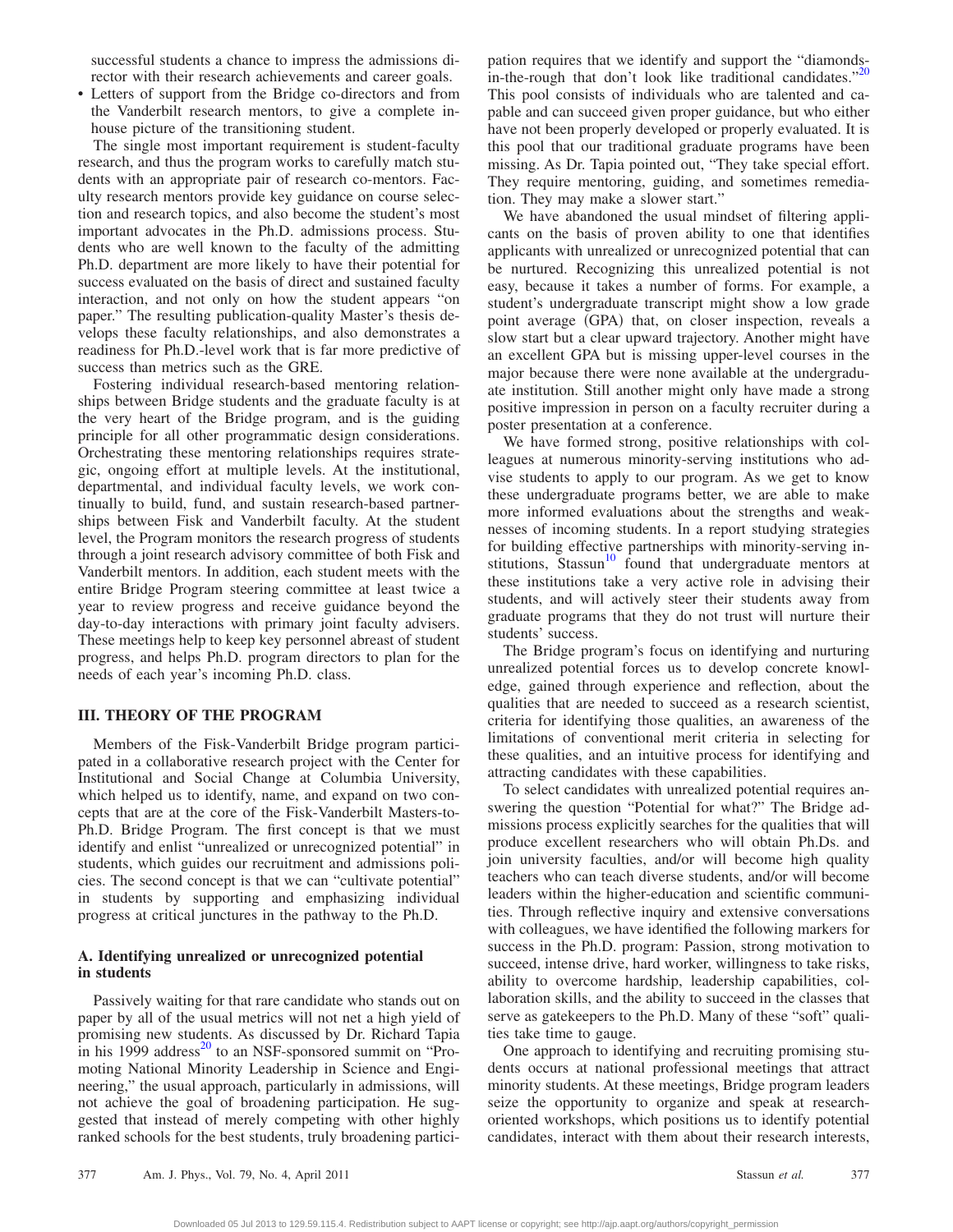assess their potential, encourage promising students to pursue a Ph.D., and foster their interest in the Bridge program.

In this way the program uses face-to-face recruitment and selection as a common first step in the admissions process. We build relationships with potential students, grounded in research and premised on assessing the potential of motivated students to succeed as scientists. Once faculty members meet students who appear to be strong applicants for the Bridge program, we urge the students to apply, and then follow up with them at a later date. This effort to recruit and encourage candidates with potential is an extension of the program's dedication to redefining merit. We have also begun to use current Bridge students as recruiters at conferences. Bridge students attending conferences are given fliers and faculty cards to distribute to potential applicants, which serves to empower current students to recruit and connect.

As mentioned, the Bridge program evaluates students for admission holistically; the admissions committee does not use filters such as set cutoffs on GRE scores or GPAs. The Committee receives application packages from Fisk and meets to discuss the impressions of each candidate. The selection process includes:

- Direct interaction with a candidate, when feasible, through an interview, observation at a conference or workshop, or prior knowledge of the candidate as a student;
- Review of personal statement and letters of recommendation to determine whether the student has the work ethic and what one faculty member described as the "initiative, focus, and perseverance" to pursue a Ph.D.;
- Evaluation of performance in specific physics courses, rather than overall GPA and the GRE; and
- The applicant's community service, outreach, and interactions as an indicator of motivation, leadership, and longterm goals.

To better systematize the process of assessing applicants especially in terms of their potential—we developed an outline of the process (see Appendix A in the online supplement<sup> $22$ </sup> together with a worksheet that is used by the faculty during discussions of the applicant and especially during the critically important interview (see Appendix B in the online supplement<sup>22</sup>).

#### **B. Cultivating potential in students**

Having identified in each admitted student a potential for success, the program works to ensure that this potential is developed at or above that of the typical direct-admit Ph.D. student, thus ensuring student readiness and competitiveness for the transition to the Vanderbilt Ph.D. program. Because many under-represented minorities are first-generation Ph.D. students and are new to academic research culture, their success in academic science often requires more than just academic counseling. Hence, we provide mentoring in a variety of ways that might seem odd from the perspective of traditional graduate student advising, but which we have found are critical to student success. Specifically, we provide the following:

• Strong relationships with faculty mentors. The program actively develops, and the students report that they strongly value, faculty mentor relationships, particularly one-onone discussions about research. These relationships serve to develop students' self-confidence, and open up professional networks and research opportunities. Students seek out faculty mentors about some or all of the following: Whether they should be in the program, identifying a research topic, selecting courses, asking for substantive help in a subject, getting feedback on presentations, finding summer internships, seeking guidance on research methodology and techniques, learning time management, and developing long-term goals. Faculty mentors do not limit their involvement to academic skill development. They identify and continually respond to the range of challenges facing their advisees, including existential and confidence crises.

- Peer mentoring and support. For incoming Bridge students, the program emphasizes the importance of a peer cohort and formal peer mentor relationships with more experienced Bridge students to help them gain access to informal knowledge, provide day-to-day accountability, help each other with skills development, and receive support at critical transition points.
- Research and presentation opportunities. The Bridge program provides an opportunity to develop research skills in the laboratory of a potential Ph.D. advisor at Vanderbilt. The emphasis on active learning, and presenting and receiving feedback about research is a crucial mechanism for skill development. Success in real research also is a mechanism to instill confidence, which Bridge students often report as one of the program's most important effects on them.
- Focus on integrating intellectual, time management, logistical, emotional, and social skills. The program leaders and staff also play a crucial role in developing actionable plans to achieve student and faculty goals; organizing, sharing, and linking information and activity; counseling and mentoring students, particularly in feeling supported, learning time management, and managing faculty relationships; pooling information and monitoring student progress; troubleshooting; and creating opportunities for interaction, collaboration, and social networking.
- Tools to share tacit knowledge. Students' participation in courses and research at Vanderbilt during the master's stage fosters creation of knowledge networks enabling students to navigate in a predominantly white research-based institution and to learn the unwritten rules of what makes for a successful Ph.D. student and scientist.
- Special attention to navigating critical junctures. The program guides students through critical junctions in the Masters-to-Ph.D. process, including orientation, successful completion of gate-keeping classes, defining a research focus, obtaining fellowships, presenting at academic conferences, and entry into the Ph.D. program.

#### **IV. SUMMARY AND DISCUSSION**

The two key strategies employed by the Fisk-Vanderbilt program—tapping the Master's degree as an important stepping stone to the Ph.D. for under-represented minority students and leveraging institutional partnerships with minorityserving institutions—can be emulated and adapted in other settings. The Program uses a variety of mechanisms to cultivate a truly mutual institutional partnership between Vanderbilt and Fisk:

• Research collaborations linking Fisk and Vanderbilt faculty and Bridge students are at the program's center. Faculty and department level partnerships are developed over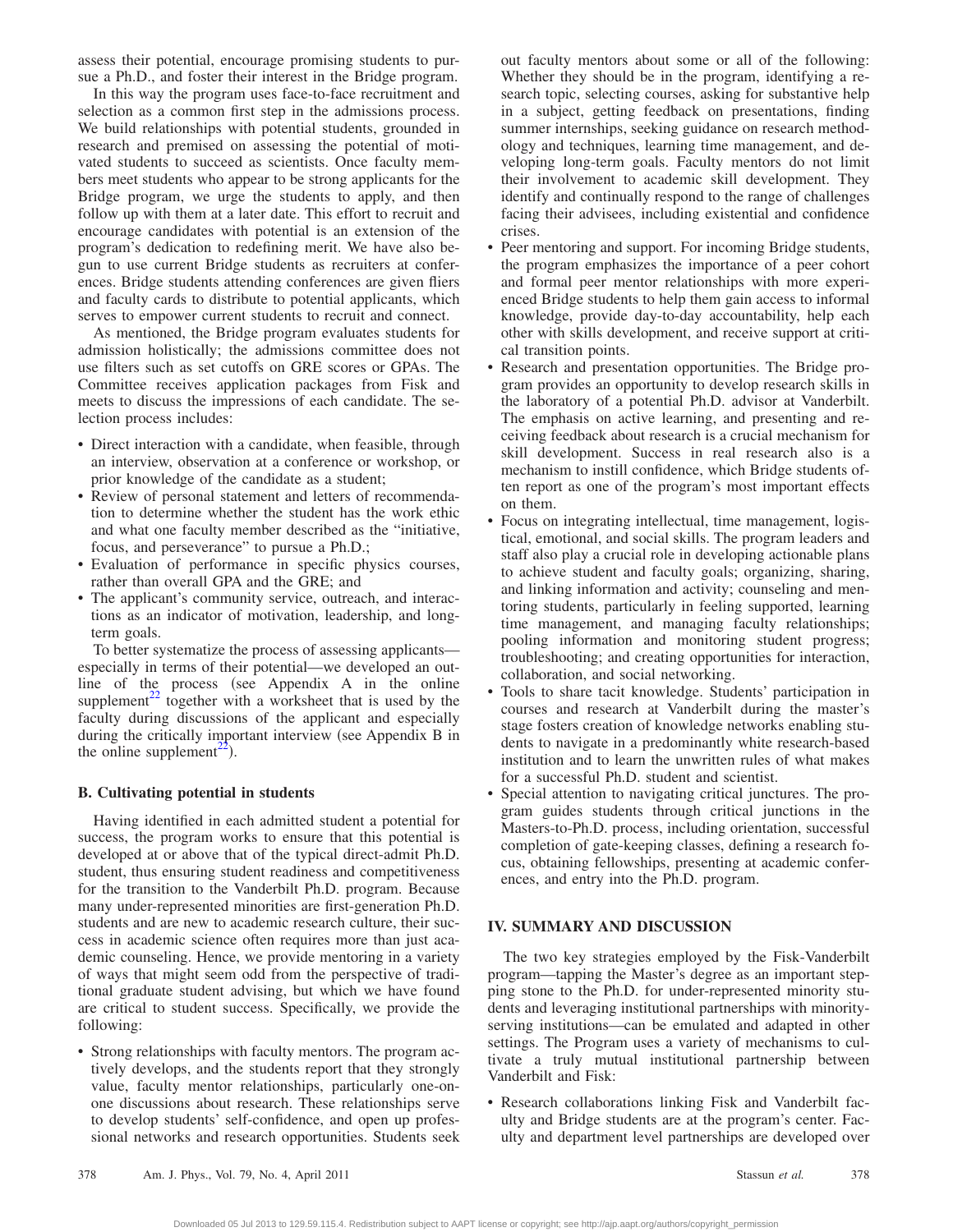time, often from research collaborations that produce shared funding. These mutual relationships create the context for long-term commitments, learning from mistakes, explicitly stating and revising assumptions, and grappling (at least to some extent) with structural inequalities among the partners. Considerable time and energy has been devoted to cultivating working relationships between Fisk and Vanderbilt faculty.

• A combination of bottom-up and top-down support. The program leadership enlisted the support of high-level university leadership from the outset, while maintaining individual responsibility and accountability.

The Program has also begun a practice of reflective inquiry, in collaboration with the Center for Institutional and Social Change, to elicit and articulate the underlying "theory" concepts that have guided the program's design and that informs its evolution. In this paper we have focused on the concept that the Bridge Program is aimed at identifying, enlisting, and cultivating "unrealized potential" in its students. This concept has proved useful at both the philosophical level—what are we trying to accomplish with this program?—and at the operational level, leading to a process for identifying specific traits in students whose strengths we seek to nurture toward the development of successful scientists and future leaders (see Appendices A and B in the online supplement $^{22}$  for process guidelines and worksheets used in student admissions).

We are continuing to explore, identify, and articulate additional theory concepts that undergird the Fisk-Vanderbilt Bridge approach. One of these relates to the critically important challenge of day-to-day monitoring, trouble shooting, and crisis intervention. Building on the Center's concept of intervening at inflection points, we have termed this process as tracking the "second derivative" of student performance. The Bridge program has an informal but robust system for monitoring the progress of students' upward and downward trends in academic performance, research, and presence. We strive to intervene and bring resources to bear as early as possible. We do not wait until the level of performance has dropped below some critical threshold, nor do we wait for the slope of a student's trajectory to have changed downward. Rather, we look for the "inflection point" when we first detect evidence that performance may start trending downward. In a future paper we will describe our techniques for monitoring the second derivative.

#### **ACKNOWLEDGMENTS**

It is a pleasure to acknowledge the support of NSF Grant Nos. AST-0349075 and AST-0849736 (K.G.S.), AST-0847696 (K.H.-B.), and the generous support of the Vanderbilt Office of the Provost.

- <span id="page-5-1"></span><sup>2</sup>National Science Foundation, Division of Science Resources Statistics, "Women, minorities, and persons with disabilities in science and engi-
- <span id="page-5-2"></span>neering: 2009," NSF 09-305 (2009),  $\langle$ www.nsf.gov/statistics/wmpd/ $\rangle$ .<br><sup>3</sup>K G. Stassup, Congressional testimony delivered to the U.S. Ho  $K<sup>3</sup>K$ . G. Stassun, Congressional testimony delivered to the U.S. House of Representatives Science and Technology Committee, 16 March 2010, http://people.vandervilt.edu/~keivan.stassum/KGStassun\_Congressional Testimonty 30Jul2010 revised.pdfscience.house.gov/publications/ Testimony.aspx?TID= $15370$ .
- <span id="page-5-3"></span>K. G. Stassun, "Building bridges to diversity," Mercury **34**, 22–27  $(2005)$
- <span id="page-5-4"></span> $(2005)$ .<br><sup>5</sup>D. Nelson and L. Lopez, "The diversity of tenure track astronomy faculty," American Astronomical Committee on the Status of Minorities in Astronomy, Spectrum Newsletter, June 2004.
- <span id="page-5-5"></span><sup>6</sup>Minority-serving institutions include Historically Black Colleges and Universities, Hispanic Serving Institutions, and Indian Tribally Controlled Colleges and Universities, Native Hawaiian Serving Institutions, and Alaska Native Serving Institutions. See (www2.ed.gov/about/offices/ list/ocr/edlite-minorityinst.html).
- <span id="page-5-6"></span><sup>7</sup>D. Norman *et al.*, "Underrepresented minorities in astronomy: Higher education," A position paper submitted to the Astro2010 National Academy of Sciences decadal survey in astronomy and astrophysics (2009), e-print arXiv:0903.4506v1.
- <span id="page-5-7"></span> ${}^{8}$ Data from NSF WebCASPAR,  $\langle$ caspar.nsf.gov $\rangle$ .<br> ${}^{9}$ S. Lange. "The role of meeters degree transition
- <span id="page-5-8"></span><sup>9</sup>S. Lange, "The role of masters degree transitions on Ph.D. attainment in STEM disciplines for students of color," Ph.D. thesis, University of Washington (2006).
- <span id="page-5-9"></span><sup>10</sup>K. G. Stassun, "Enhancing diversity in astronomy: Minority-Serving institutions and REU programs: Strategies and recommended actions,"
- <span id="page-5-10"></span>Bull. Am. Astron. Soc. **34**, 1448–1452 (2003).<br><sup>11</sup> See (www.vanderbilt.edu/gradschool/bridge).
- <span id="page-5-11"></span> $12$ Council of Graduate Schools, "Ph.D. completion and attrition: Analysis of baseline demographic data from the Ph.D. completion project," (2008),
- <span id="page-5-12"></span> $\frac{\langle \text{www.PhD completion.org/information/book2.asp} \rangle}{\langle \text{An article about the first Fisk-Vanderbit Bridge Program Ph.D. recipient}}$ is available at  $\langle$ sitemason.vanderbilt.edu/vanderbiltview/articles/2010/02/
- 
- <span id="page-5-16"></span><span id="page-5-14"></span>
- <span id="page-5-13"></span>26/crossing-the-bridge.108290).<br><sup>14</sup>The biology track was added in 2008.<br><sup>15</sup>Data source: American Institute of Physics,  $\langle$ www.aip.org/statistics/ $\rangle$ .<br><sup>16</sup>See  $\langle$ sitemason.vanderbilt.edu/myvu/news/2009/12/21/astronome receives-nsf-award-to-study-black-hole-evolution-and-to-support-fisk-
- <span id="page-5-17"></span>vanderbilt-minority-PhD-program.102746).<br> $^{17}$ K. G. Stassun, A. Burger, and S. E. Lange, "The Fisk-Vanderbilt Mastersto-Ph.D. Bridge Program: A model for broadening participation of underrepresented groups in the physical sciences through effective partnerships with minority-serving institutions," J. Geosci. Educ. 58 (3), 135-144  $(2010).$
- <span id="page-5-18"></span> $18$  Each 90-minute seminar is divided into a formal presentation by a faculty leader followed by a social time for fellowship and informal mentoring. Topics covered in the formal presentations include time management, organization, and prioritization; setting and meeting goals; developing a network of mentors; milestones on the road to the Ph.D.; as well as other topics led by occasional guest speakers who are prominent scholars of color. In addition, postdoctoral researchers associated with the Bridge Program lead a reading group based on the book *The Art of Being a Scientist* (see Ref. [19](#page-5-19)).
- <span id="page-5-19"></span>. 19R. Sneider and K. Larner, *The Art of Being a Scientist: A Guide for Graduate Students and Their Mentors* Cambridge U. P., New York, 2009).<br><sup>20</sup> Available at  $\langle$ ceee.rice.edu/meetings/LEADCON/ $\rangle$ .
- <span id="page-5-20"></span>
- <span id="page-5-21"></span>
- <span id="page-5-15"></span><sup>21</sup>See  $\langle$ www.nsf.gov/statistics/srvydoctorates/ $\rangle$ .<br><sup>22</sup>See supplementary material EPAPS Document No. E-AJPIAS-79-004103 for Appendices A and B. This document can be reached via a direct link in the online article's HTML reference section or via the EPAPS homepage (http://www.aip.org/pubservs/epaps.html).

<span id="page-5-0"></span><sup>&</sup>lt;sup>1</sup> As defined by the National Science Foundation, underrepresented minorities are U.S. citizens and permanent residents who identify as African American, Hispanic/Latino, and/or Native American.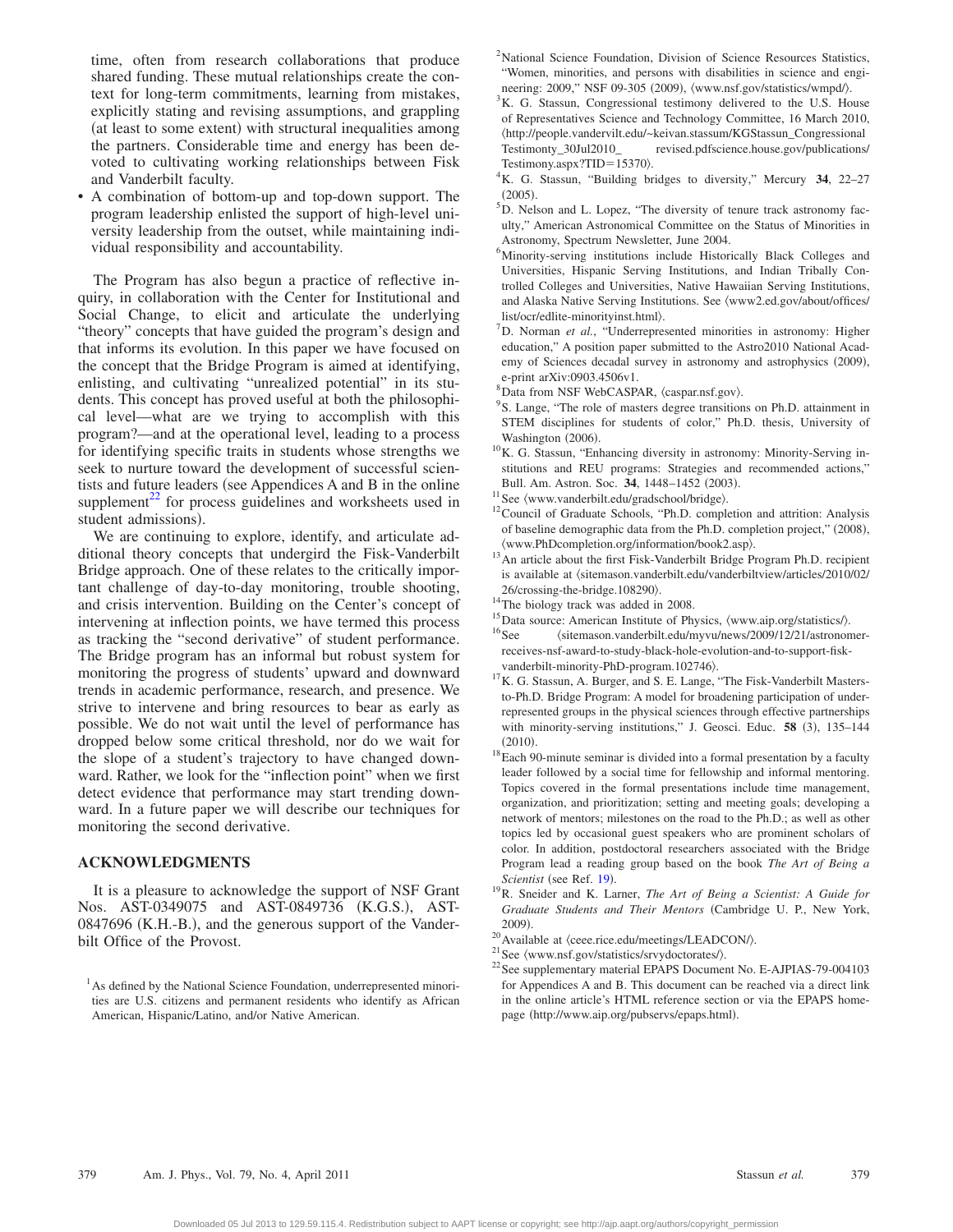# **Appendix A. Overview of Applicant Selection Process Fisk-Vanderbilt Masters-to-PhD Bridge Program**

## **Qualities/Accountabilities** (See Worksheet in Appendix B)

- Academic capability
	- o Academic preparation/toolbox at a level that would enable the faculty to work with them in a graduate program
	- o Successful performance in key courses that indicate performance above a necessary threshold, e.g. math
	- o Upward trajectory
	- o Evidence of intellectual ability in other courses
	- o Explanation for poor performance in core classes
- Evidence of Perseverance/fire-in-the-belly
	- o Demonstration of commitment and passion
	- o Persistence in the face of hardships/challenges
	- o Follow-through/responsiveness to e-mails, calls, etc.
	- o Clear idea of goals
- Communication skills/maturity
	- o Successful academic relationships
	- o Evidence of organizational skills
	- o Ability to be reflective about their performance
	- o Ability to gather, synthesize and act on information
- Research experience
	- o Evidence that they took full advantage of available research opportunities
	- o An understanding of what research entails
	- o Ability to discuss undergraduate research project
- Leadership/outreach/community engagement
	- o Track record of working to advance the participation of others, share their knowledge, contribute to the community
	- o Evidence in personal narrative of future commitment to outreach

Components of the Process

- Transcript
- Personal narrative
- Application with reference letters
- Applicant Interview
- Recommender/mentor interviews
- Deliberation

## **To Prepare for the Applicant Interview:**

- Review the personal narrative. Identify areas indicating challenges, hardships, key relationship
- Review transcript. Identify areas of potential concern to be probed during the interview
- Review work history to identify research and outreach experiences to be probed
- Review awards, honors and achievements.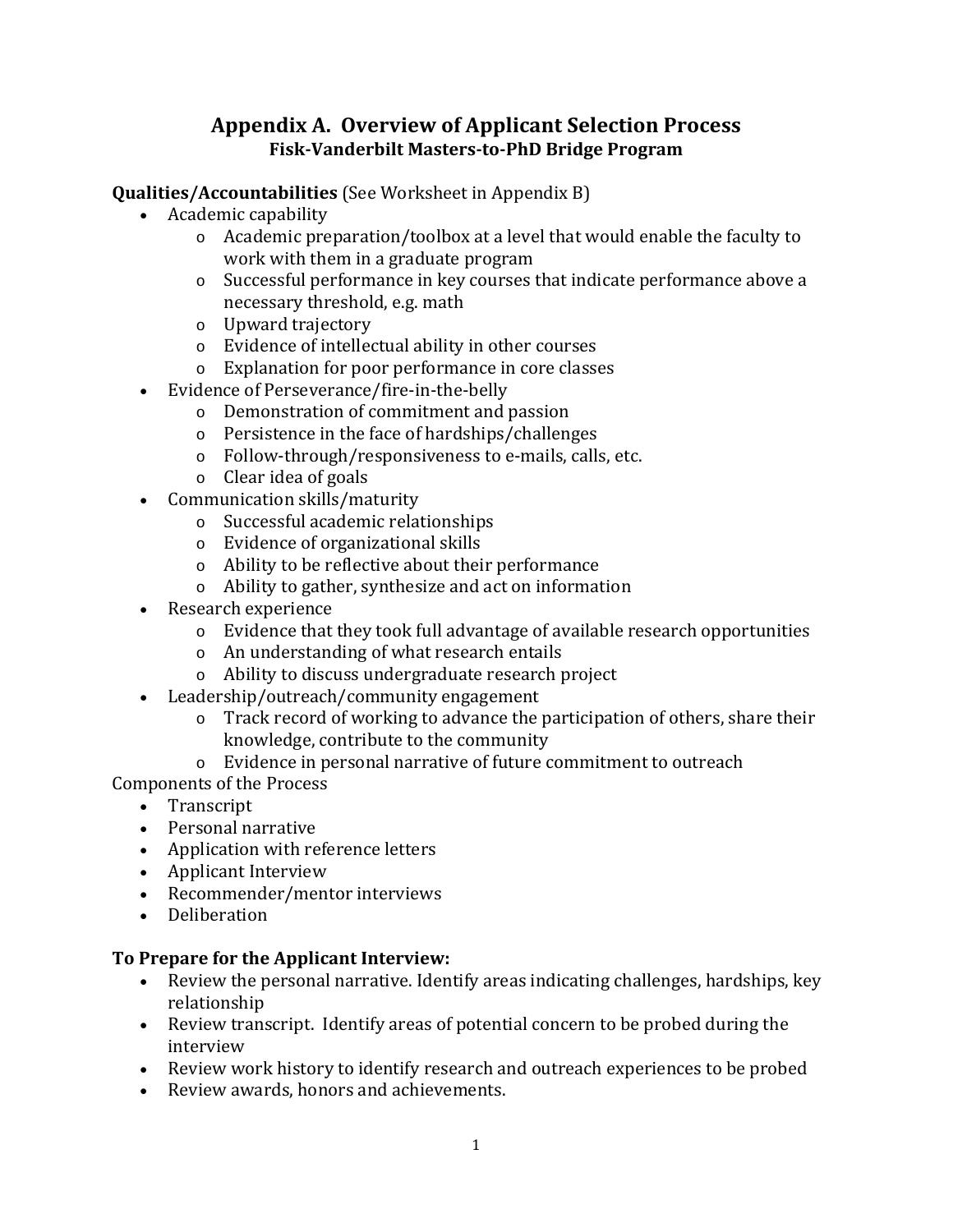# **Applicant Interview Protocol**

College Experience:

- High points
	- o Describe the high points of your college experience.
	- o What went well for you? / What are you most proud of?
	- o Describe a time when you have faced a difficult academic challenge or hurdle that you successfully navigated. What was the challenge and how did you handle it?
	- o What are you most proud of accomplishing?
- Low points
	- o Were there any personal or academic obstacles or challenges that had a significant impact on your college experience?
	- o Describe the low points./What didn't go well and why?
	- o What failures did you have (a time also to probe for issues with the transcript)? How did you handle them?
	- o What mistakes did you make?
	- o What would you do differently?

Research Experience (in class, lab or other)

- Tell us about your most successful or interesting research experience, either in class, in the lab or at work?
- What was most challenging about it?
- How did you figure out what to do?
- What did you learn most from this experience?
- Who did you work with, and describe the working relationships.

Key Relationships

- Who are the faculty or other mentors who have been most important to you during college? Would you tell us about that relationship—how it developed, how you work together, why it is important?
- If we talked to your mentor, what do you think he/she would say you are really good at?
- What would you say you could have done better?

Leadership/Service

- Have you had any experiences where you were playing a leadership or mentoring role for others?
- What did you do, and how did these experiences come about?

Goals and Objectives

- Why science? What is compelling to you about this opportunity with the Bridge program
- Where do you want to take your career? What do you want to do long term?
- What concerns do you have?
- What will be the biggest challenge for you?
- Is there anything else we should know?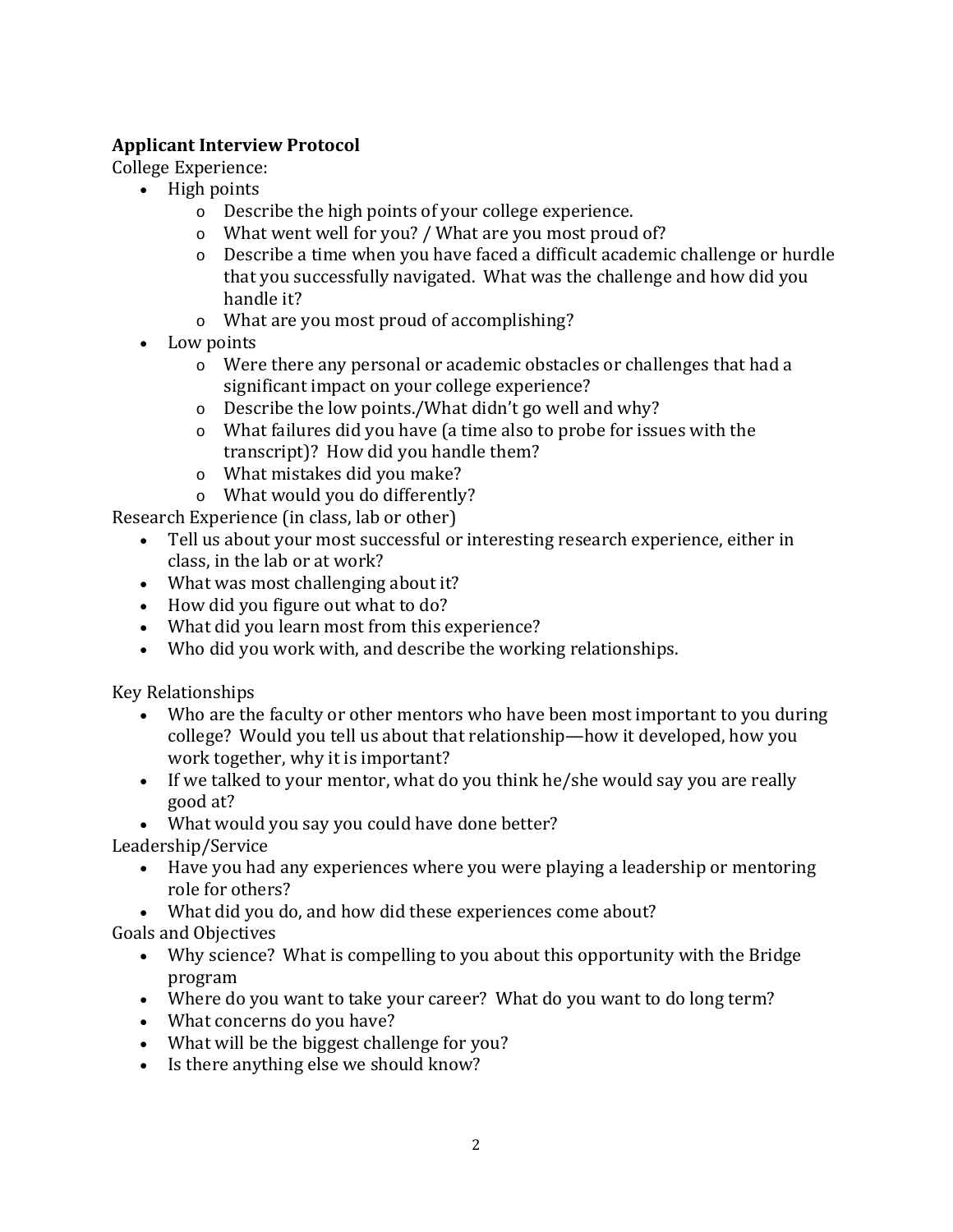## **Mentor/Reference Interview**

- How do you know the applicant?
- What were the person's biggest strengths? Could you give me some examples?
	- o How did they compare with their peers?
- What were some of the person's biggest areas for improvement?
	- o What challenges did they face? How did they navigate them?
	- o How did the applicant respond to failure or setbacks in the work?
- How did the applicant respond to critical feedback? Could you give an example?
- If the applicant did research under your supervision, would you describe their role and their performance?
	- o Describe their development over the course of the work.
	- o How did they work with others?
	- o How would you rate their commitment/reliability/follow-through?
- The candidate indicated that they struggled with\_\_\_\_\_\_\_\_\_\_. Could you tell me more about that?
- Have you observed the candidate in any leadership roles? What were your observations?
- What do you anticipate will be their biggest challenges in graduate school?
- Is there anything else we should know that will help us determine whether this program is a good fit for the candidate's capabilities and interests?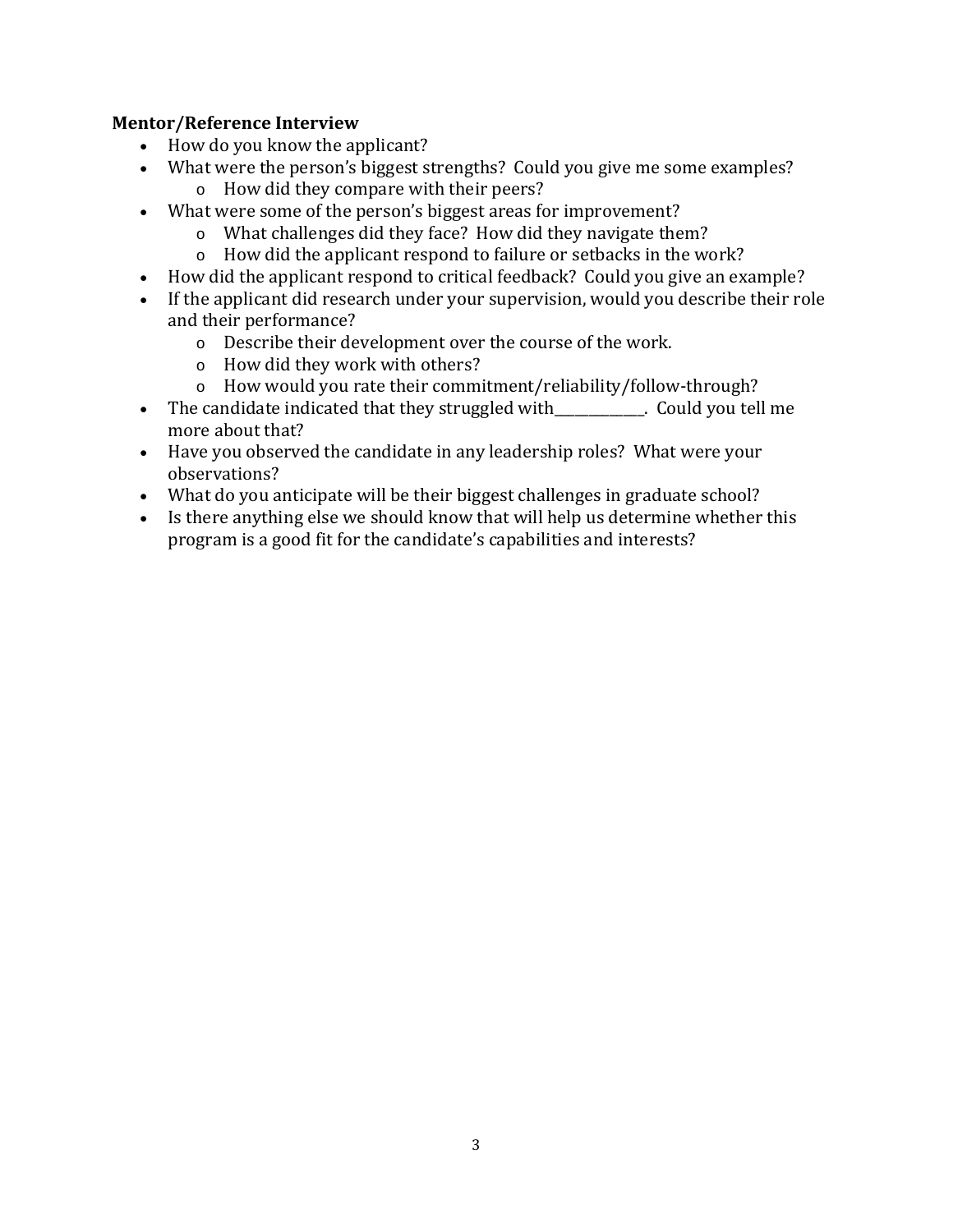# **Appendix B. Candidate Evaluation Worksheet Fisk-Vanderbilt Masters-to-PhD Bridge Program**

| Candidate Name |  |
|----------------|--|
| Interview Date |  |
| Interviewer    |  |
| Interviewer    |  |

## **Candidate Assessment (Rate on scale of 1-4)**

| Academic<br>Preparation | Perseverance/<br>Fire-in-the<br><b>Belly</b> | Relevant<br>Research Exp. | Leadership/<br>Outreach<br><b>Activities</b> | Communication<br><b>Skills/Presence</b> | <b>Overall</b> |
|-------------------------|----------------------------------------------|---------------------------|----------------------------------------------|-----------------------------------------|----------------|
|                         |                                              |                           |                                              |                                         |                |
| EXPLANATION:            |                                              |                           |                                              |                                         |                |
|                         |                                              |                           |                                              |                                         |                |
|                         |                                              |                           |                                              |                                         |                |
|                         |                                              |                           |                                              |                                         |                |
|                         |                                              |                           |                                              |                                         |                |

## **Strengths**

## **Weaknesses**

## **Probe Further**

| Topics/Areas Probed | <b>Additional Notes</b> |
|---------------------|-------------------------|
|                     |                         |
|                     |                         |
|                     |                         |
|                     |                         |
|                     |                         |